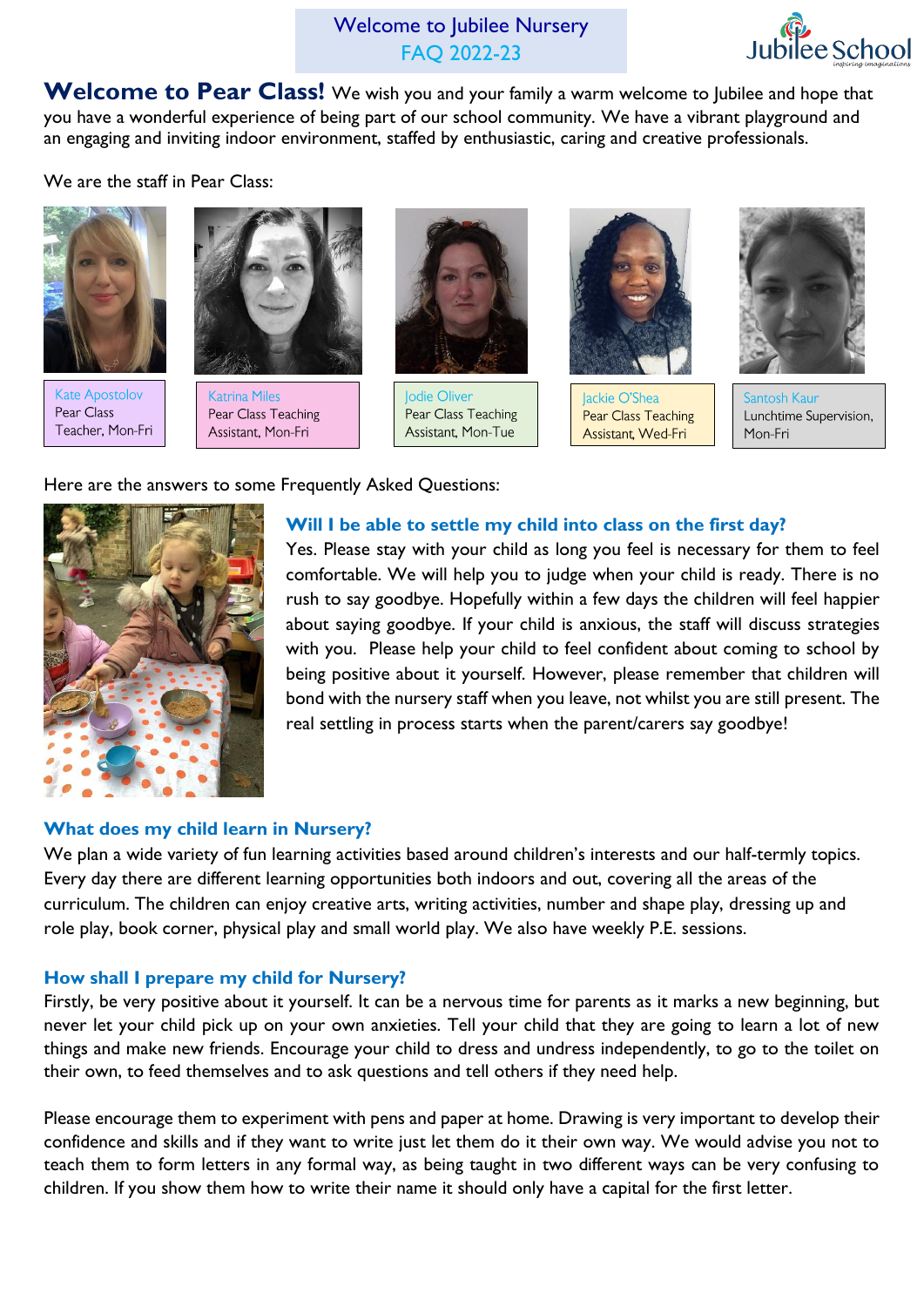## **How often do you have Parents' Evening?**

We have a Parents' meeting day once a term, with slots booked through parentmail. However, you do not need to wait for this day if you would like to speak to a member of staff. We will try to be communicating with you a little each day. Please arrange a suitable appointment time with the teacher. Each child receives a written report at the end of the year.





#### **How do you teach Phonics at Jubilee?**

# **What is Forest School?**

We hold weekly sessions outdoors for most of the year where children can be at one with nature, exploring the natural environment, discovering creatures, playing the mud kitchen, building dens, climbing and developing confidence. Sessions may include tasks such as hunting for minibeasts, drawing flowers, comparing leaves or simply digging in the mud. Through engaging in natural play, the aim is to provide children with a better understanding of the world around them and how to look after it and appreciate it. We have two areas in the school where we hold forest sessions. Children wear wellies and waterproof clothing. We encourage children to use tools and create dens, mixtures and natural sculptures in the environment.

We start teaching phonics in the Autumn, and use the Read Write Inc. programme. It is a very simple start in Nursery, whereby we teach one sound per week, and plan for activities to help children practise to write the letter. We also talk about different words that begin with that sound and try to notice them through the week. You can help at home by practising the sounds using the letter sounds phonics cards we sell at school. You can buy them from the main office at a cost of £5.

#### **What are the arrangements for snacks?**

Every child receives a healthy snack (fruit/vegetable) every day. They can also have water or milk, to drink. Please do not provide your own snack unless your child has special dietary requirements. If this is the case please explain this to the teachers.

#### **What is the wrap-around and club offer for Nursery?**

We are not able to provide wrap-around care for children in the nursery. This is due to the staffing ratios that children aged 3 and 4 require. Collection from nursery is at 3:15pm sharp.

## **How can I support my child's learning?**

The best things parents can do is to talk to their children, listen to them and give them different experiences, e.g. go to the park or teach them to ride a bicycle or scooter. We will give you lots of ideas for activities you can enjoy at home when your child starts nursery.

Every day the children take home a story/picture book. You can share or read the story book to your child and they can 'read' the book to you. At first they will just be using their memory and the pictures. Encourage this! Please make sure they return their books every morning.

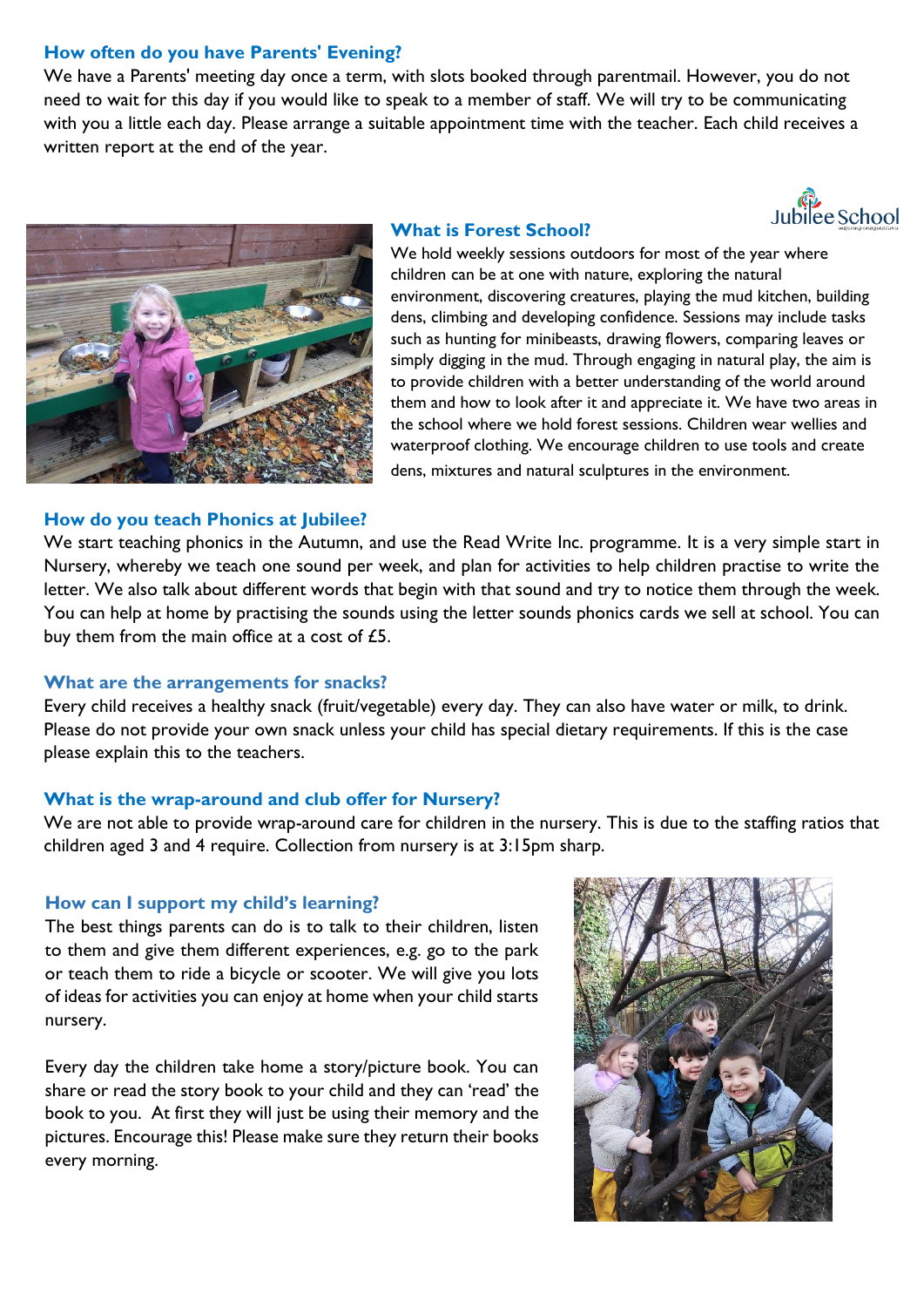# **How do the lunches work at Jubilee?**

Children can choose either a school dinner or packed lunch, payable via parentmail. All our meat is halal. Children can either choose a hot lunch or a sandwich and salad. There is always a pudding and fruit. Children can have seconds of both main course and fruit if they wish. The staff stay with the children to support them in eating their lunch.

If you prefer your child to have a packed lunch please note that the school has a healthy eating policy and we ask you not to pack sweets, chocolate bars, biscuits or fizzy or sugary drinks. We also make efforts to be a nutfree environment (although we cannot guarantee this) so please do not pack anything containing nuts into your child's lunch bag as they may be sitting near another child with an allergy. **We also do not give out cake or treats for children's birthdays**. This is due to our protocols to safeguard children with allergies.



## **When does my child get to go outside?**

The outside area is open for play every day, for most of the day. Please ensure that your child has a warm, sensible coat for all weathers. **All children must have wellies to leave at school for our Forest school sessions. All wellies need to have the child's name written inside them.** Children also need a change of clothes in a bag on their peg for unforeseen circumstances!

# **What kind of shoes should my child wear?**

**All children must have shoes that fasten with Velcro.** This way, the children gain independence quickly, being able to put on and take off their shoes easily. Shoes with laces are very challenging for children to manage at this stage, and can be dangerous in the nursery when undone. When purchasing shoes for your child before starting nursery, please remember it is Velcro strap only please. Thank you for your support with this. We also do not allow any sandals with open toes or flimsy ballet shoes. This is due to the health and safety of the children whilst running and climbing in the playground.



## **Does my child have to wear uniform?**

No. Children in the nursery can wear Jubilee uniform if you wish, but it is optional. We encourage children to be dressed in clothes that can be washed easily as daily activities include messy play and painting. However, we often have special dress up days that are lots of fun for everyone! We will give you advance warning for these days. **Every child needs a book bag**. They are available from the office costing £4.

## **How do I apply for Reception?**

Between the start of September and mid-January, you are required to register your child for Reception online at: www.eadmissions.org.uk. In September you will receive a book helping you to learn more about the admissions process. When you apply, you will be asked to give 6 schools as your preferences. You will be notified mid-April of which school your child has gained a place at. If you do not gain a place for your child at